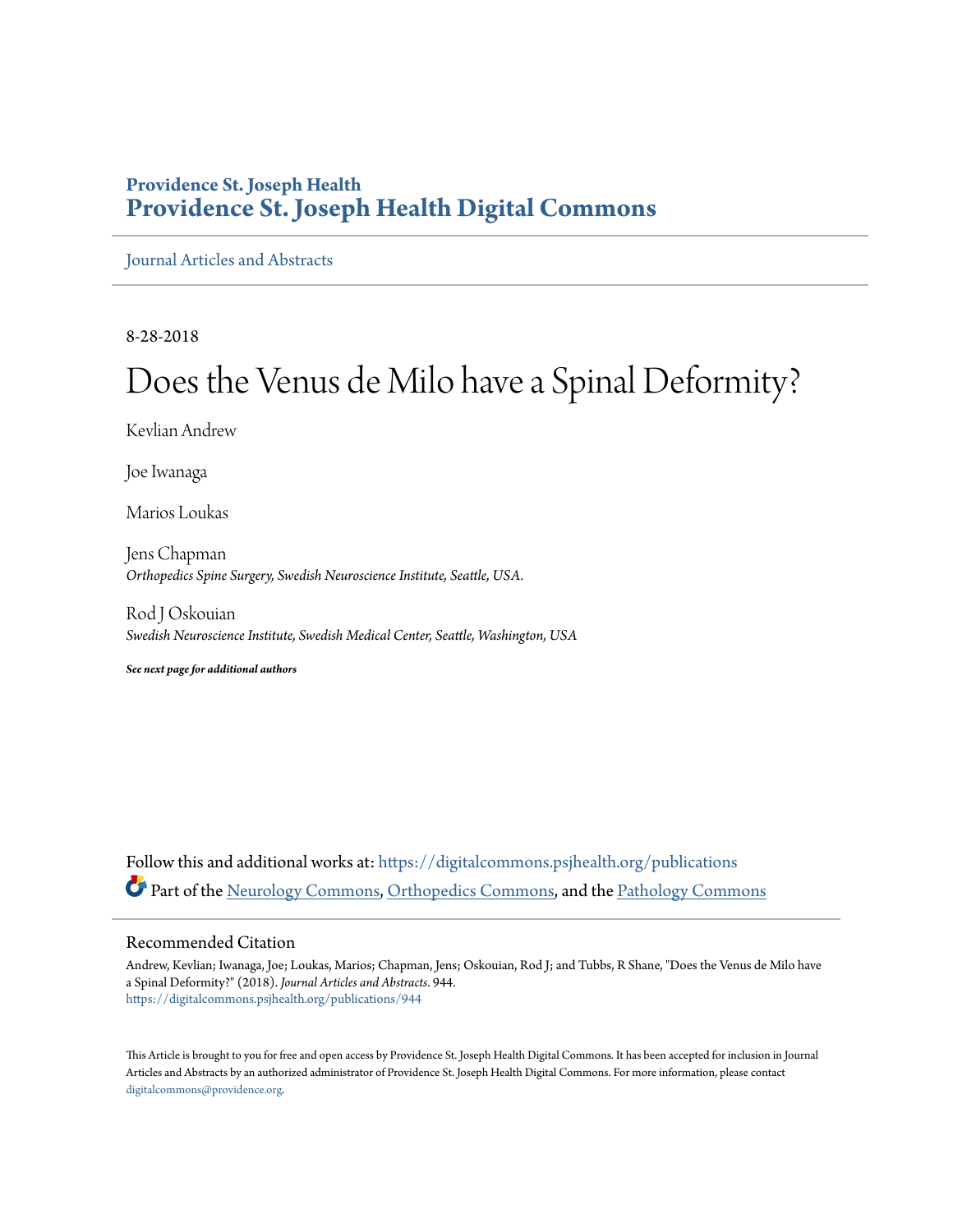#### <span id="page-1-0"></span>**Authors**

Kevlian Andrew, Joe Iwanaga, Marios Loukas, Jens Chapman, Rod J Oskouian, and R Shane Tubbs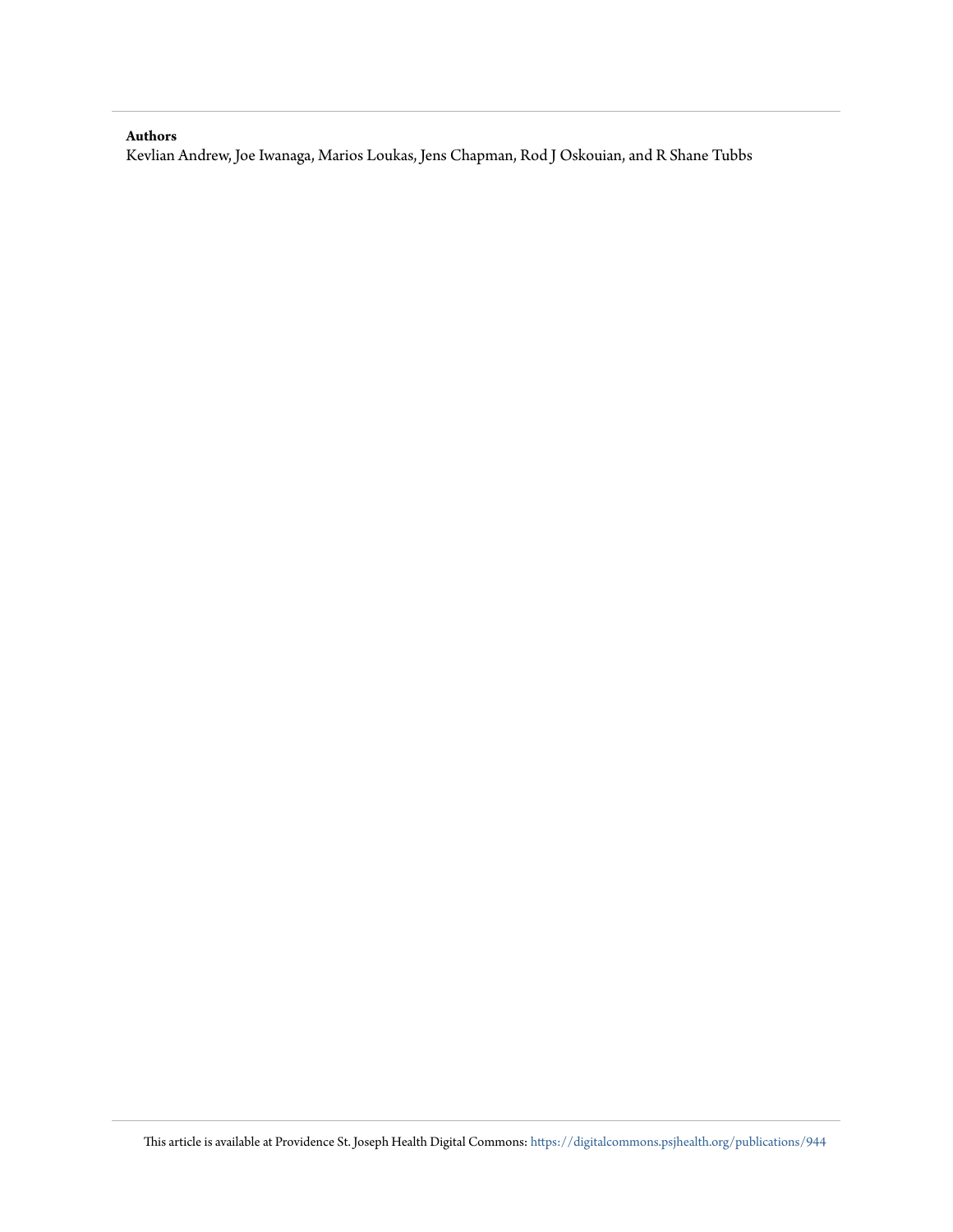# **Does the Venus de Milo have a Spinal Deformity?**

Kevlian [Andrew](https://www.cureus.com/users/101861-kevlian-andrew)  $^1$  , Joe [Iwanaga](https://www.cureus.com/users/29230-joe-iwanaga)  $^2$  , Marios [Loukas](https://www.cureus.com/users/19682-marios-loukas)  $^3$  , Jens [Chapman](https://www.cureus.com/users/19677-r-shane-tubbs)  $^4$  , Rod J. [Oskouian](https://www.cureus.com/users/15997-rod-j-oskouian)  $^5$  , R. Shane Tubbs<sup>6</sup>

1. Anatomical Sciences, St. George's University, St. George, GRD 2. Medical Education and Simulation, Seattle Science Foundation, Seattle, USA 3. Anatomical Sciences, St. George's University, St. George's, GRD 4. Orthopedics Spine Surgery, Swedish Neuroscience Institute, Seattle, USA 5. Neurosurgery, Swedish Neuroscience Institute, Seattle, USA 6. Neurosurgery, Seattle Science Foundation, Seattle, USA

 **Corresponding author:** Joe Iwanaga, joei@seattlesciencefoundation.org Disclosures can be found in Additional Information at the end of the article

## **Abstract**

The Venus de Milo, an ancient Greek statue, has been viewed as one of the most celebrated pieces of art in Western culture. It was sculpted during the Hellenistic period between 150 and 50 BC and is believed to be the work of Alexandros of Antioch. The sculpture is thought to depict Aphrodite, the Greek goddess of love and beauty. When assembled, the two halves of the sculpture meet in an almost horizontal line that is purposefully obscured by a roll of garment around the hips. It has been noted that the midline of the statue's face is displaced slightly. German anatomist von Henke observed that Venus's pelvis is obliquely positioned and that there is a leg length discrepancy. These findings lead him and others to posit that the Venus de Milo might have a subtle spinal deformity. In this review, we examine the literature regarding this famous statue and evidence that the model of the statue might have had a deformity of the vertebral column.

**Categories:** Miscellaneous **Keywords:** venus de milo, aphrodite, disability, asymmetry

## **Introduction And Background**

The Venus de Milo, an ancient Greek marble statue, has been viewed as one of the most celebrated pieces of art in Western culture [1-2] (Figure *[1](#page-1-0)*). The statue was sculpted during the Hellenistic period between 150 and 50 BC. The Venus de Milo has been considered an ageless ideal of feminine beauty [3]. It is a depiction of Aphrodite  $[4]$ , the Greek goddess of sexual love, fertility, and beauty  $[4-5]$ . Aphrodite in Greek culture is identified as Venus by the Romans hence, the statue is often referred to as Aphrodite de Milos [5]. The goddess Venus was thought to rule over love and beauty but was notoriously known to be promiscuous and vain [2]. The statue has been thought to represent the triumph of the goddess in the Judgement of Paris [6- 7]. It is thought to most likely have been housed in an alcove in a civic gymnasium  $[1,6-7]$ .

**Received** 08/09/2018 **Review began** 08/13/2018 **Review ended** 08/23/2018 **Published** 08/28/2018

#### **© Copyright** 2018

Andrew et al. This is an open access article distributed under the terms of the Creative Commons Attribution License CC-BY 3.0., which permits unrestricted use, distribution, and reproduction in any medium, provided the original author and source are credited.

#### **How to cite this article**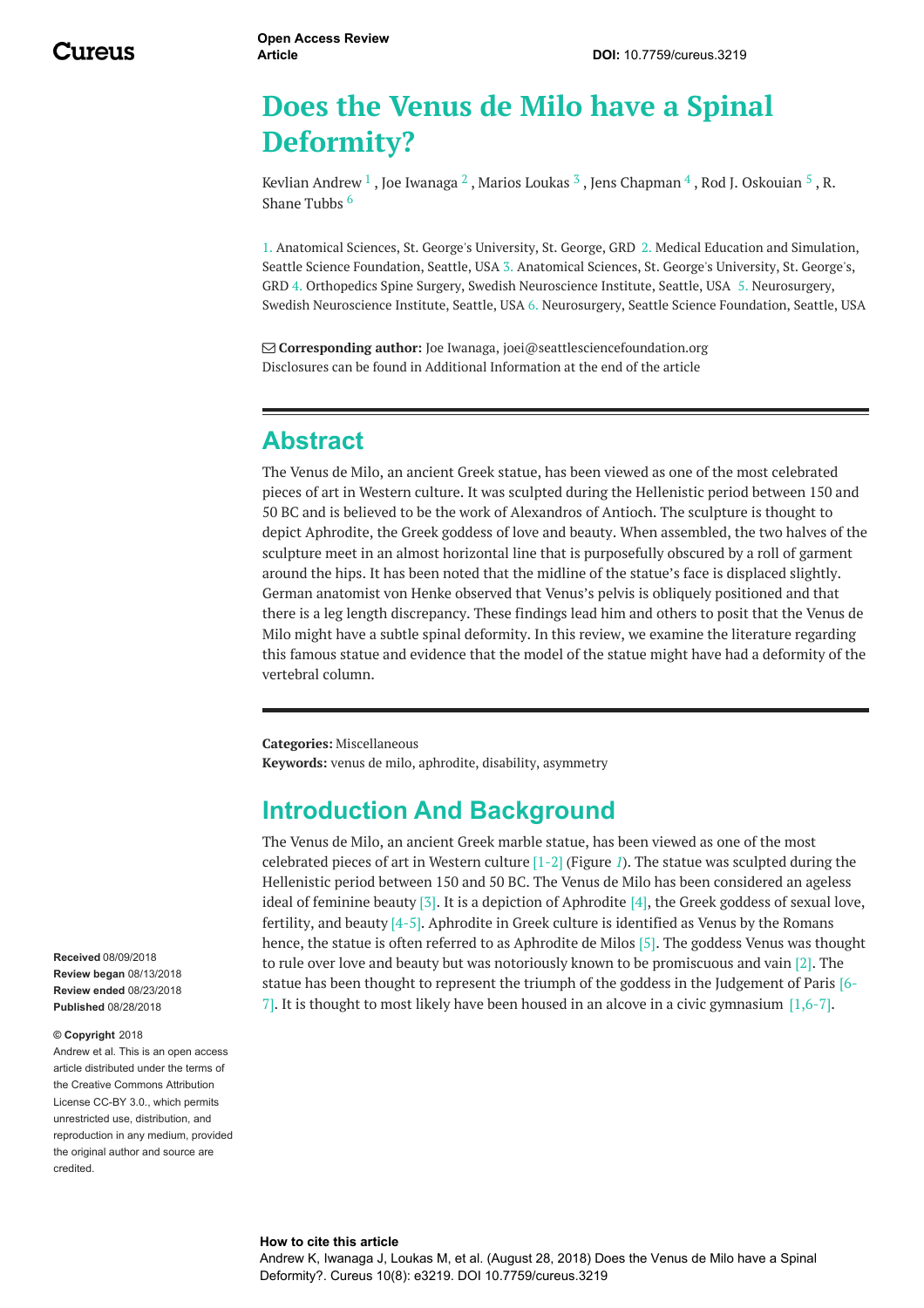### 117A119



**FIGURE 1: Left: anterior view of the Venus de Milo; Middle: schematic drawing illustrating the possible abnormal curvature of the spine; Right: posterior view of the Venus de Milo**

Although seen as the universal symbol of artistic beauty  $[4]$ , the statue has been found to have asymmetries suggesting to some that the model may have had some form of spinal deformity such as scoliosis. This article aims to explore such opinions on the sculpture and its history, to identify whether or not the original model possessed features suggestive of scoliosis or other deformities of the spine.

### **Review**

#### **Discovery of the statue**

The statue was discovered in 1820 on the Greek island of Melos. Given that the Greek word for apple is 'melos,' and the island is said to have had a natural outline resembling that of an apple [6], it is thought that the name of the statue alludes to its home on the island [7]. The statue was discovered by a farmer who was removing stones from an ancient wall that previously encircled a gymnasium [6]. Upon digging, two main pieces of carved marble were found [1]. The upper torso was discovered without arms  $[2,6]$  and the left foot was also noted to be missing from the lower portion  $[6]$ . These were later put together to form an armless female statue  $[1]$ . Fragments discovered along with the main pieces included two stone pillars [1,7] and a left hand holding an apple. Soon after the excavation, the sculpture was recognized as a monumental find [8].

However, several other imperfections were found on the statue [6]. These included scratches on its brow, nose, chin, and missing earlobes  $[6]$ . There was evidence of prior restoration on the hip to replace larger pieces that had broken off  $[6]$ .

Further digging revealed a base, and numerous loose marble fragments [6], including small pieces of drapery and hair [7] that had also broken off. The Venus's left hand was discovered with the fragments but was never attached to the body because it was less finished than other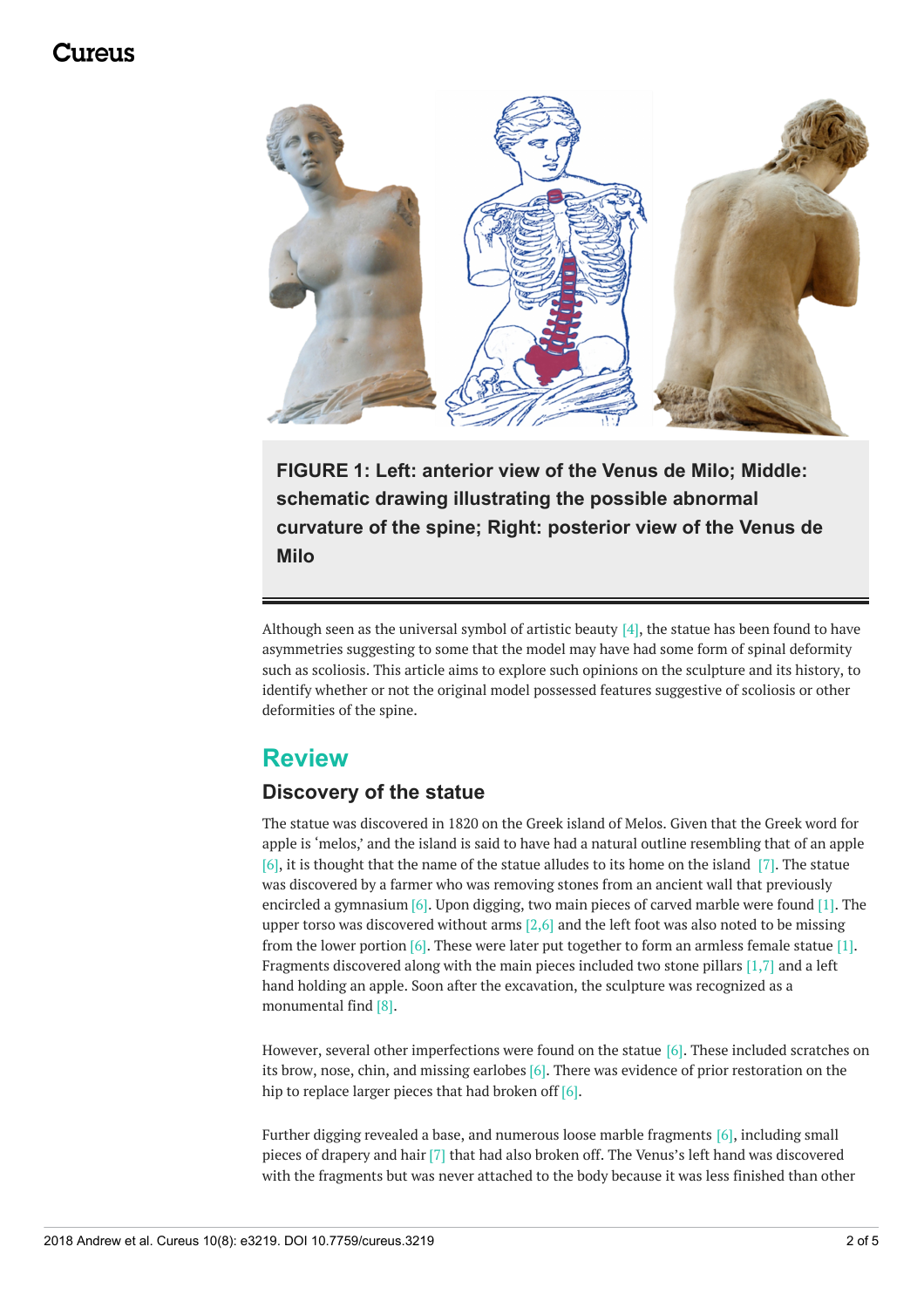### 1174116

parts [9]. It is reported that some of the fragments recovered with the statue were shipped to France but went missing soon after arrival at the Louvre. Among these was thought to be the left hand holding an apple  $[2]$ , an upper arm  $[7]$  and a piece of the plinth (base of the sculpture), where the sculptor Agesandros (Alexandros) of Antioch had carved his name [2,7]. Shortly after discovery, the statue was bought from Mahmud II, the Ottoman Emperor  $[6]$ , for 550 francs  $[6]$ (about \$50) by the French ambassador Marquis de Rivie're  $[1,6]$ . The statue was given as a gift to Louis XVIII, king of France in 1820. The king donated the statue to the Louvre Museum in Paris where it is still on display today [1-4,6-8]. Since its arrival to France, the statue has been the absolute emblem of classical beauty [2].

#### **Anatomy of the statue and potential spinal deformity**

The larger than life-sized [7] statue stands 6'7" tall. When assembled, the two halves of the sculpture met in an almost horizontal line, purposefully covered by a roll of garment around the hips [6]. The statue's head and upper body  $[2,7]$  are turned slightly toward the left  $[2,7]$ . The Venus appears to be slightly bent over while lifting her thigh, as though attempting to prevent her garment from sliding down her leg [2]. Some research suggests that the right hand held her clothes while the left arm rested on a pillar [2]. Others hypothesize that the right arm extended inferiorly across the stomach toward the left, and that a hole beneath the right breast may have once held a tenon to support the weight of the right arm [6]. According to Lethaby, the Venus de Milo probably leaned her arm onto a pillar when first created [10].

An analysis of the Venus de Milo by Goeler von Ravensburg found that the piece represented such outstanding naturalistic art that it was most likely created with the aid of a living model. It was also noted that the midline of the statue's face was displaced slightly and although other Hellenistic statues displayed subtle asymmetries, the Venus's were more profound. In 1886, the German anatomist Philipp Jakob Wilhelm von Henke (1834-1896) from the University of Tübingen observed that the pelvis of the Venus was oblique, and that her legs were different lengths. These observations suggested that the model for the statue limped in life and possibly had a spinal deformity [11]. Henke also reported that the two lines connecting the pupils and both lateral ends of the lips were neither perpendicular nor parallel to the nose [3]. Interestingly, Henke is also remembered eponymously for Henke's space or the retropharyngeal space.

Christoph Hasse, von Henke's colleague and a fellow at the anatomical institute at the University of Breslau, also performed a study in 1886 where he investigated the face of the Venus de Milo and compared to controls. The most important asymmetries found were that the left eye was closer to the midline than the right and the pupils were not on the same horizontal line. However, these asymmetries were common in controls so a conclusion for a head tilt indicative of a craniospinal deformity could not be made [3]. Hasse also made close observations on the muscles of the spine and shoulder but again, definitive conclusions in regard to spinal deformity could not be made.

Hasse hypothesized that the asymmetry of the pupil line compensates for the frequently observed pelvic asymmetry and slight bowing of the spine, which tilts most individual's heads to one side of the body. Later, in 1888, Hasse performed a study on the female pelvis. This study found the same asymmetrical pattern of the hips in the studied women as was displayed in the Venus. In 1893, Hasse performed another study on 5,141 men, where asymmetry of the legs and spine were analysed. They found that 16% of men had slight left curvature of the spine, 52% had some right bowing, and only 32% had a completely straight spine. These results supported these authors' earlier speculation that the non-horizontal eyeline compensated for the tilting of the spine. Thus, they contested the previously held assumption that the human body was externally symmetrical [3].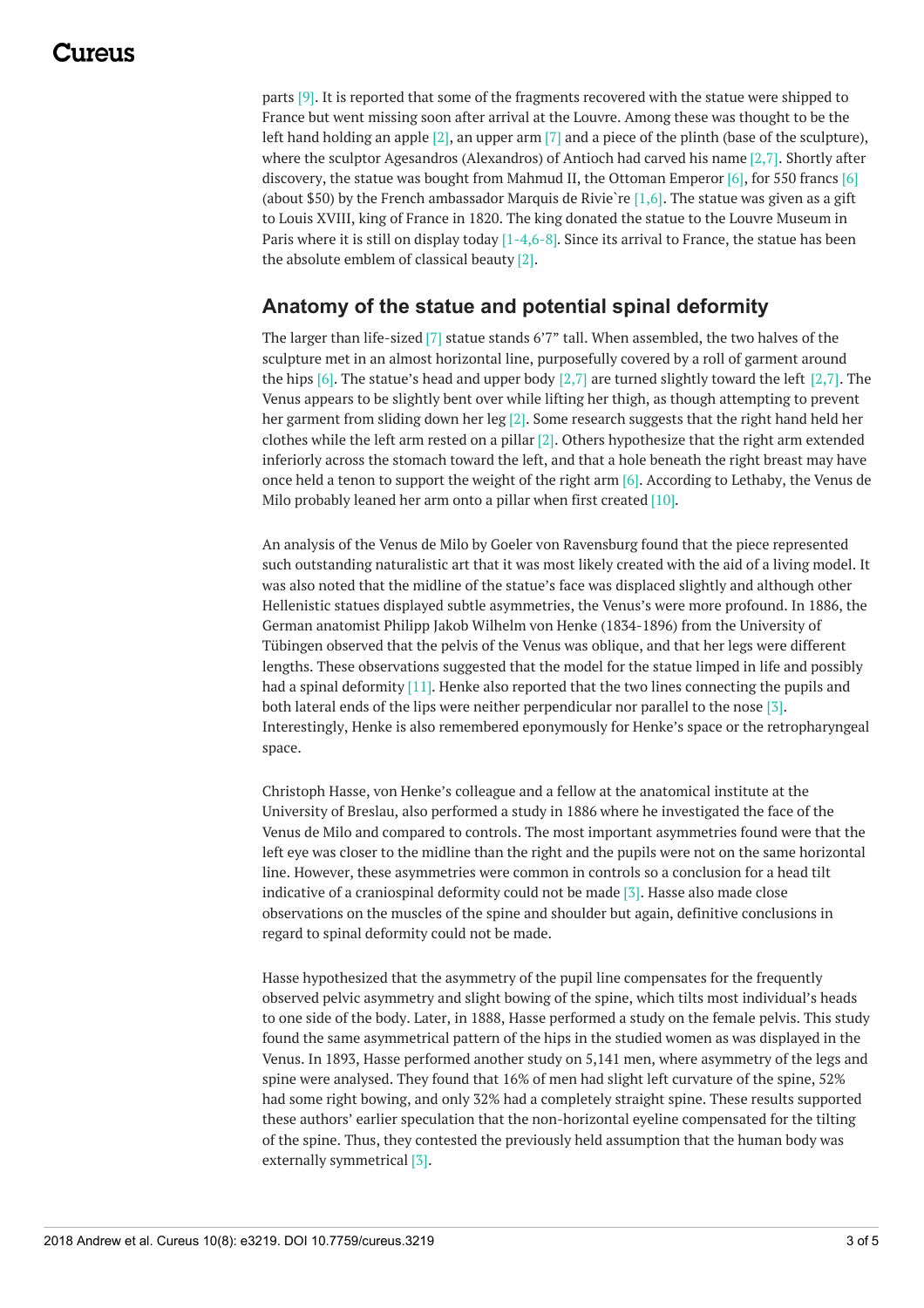#### **Inner beauty with anatomical disability**

The Venus has been viewed as "an icon of silent feminine beauty" itself becoming synonymous with feminine beauty  $[1]$ , the ultimate symbol of charm  $[2]$ . Despite her fragmentary state on discovery, the Venus was conceived as beautiful and complete. She represents a shift in culture where completeness was considered essential for art to the so-called disability aesthetics where disabled, dismembered, deformed, or diseased likenesses were embraced.

Declared to be the eternal standard of female beauty despite missing parts of her upper limbs, the Venus de Milo is thought by some to be beautified by her flaws [9]. In fact, Louis XVIII accepted recommendations from Quatreme`re de Quincy, a well-known art critic, who had strong feelings against restoring the arms to the statue [4].

## **Conclusions**

The Venus de Milo, one of the most monumental statues of Western culture, has over time expanded to become associated with disability and inner beauty. Although there is some evidence for a leg length discrepancy and facial asymmetry, most studies aimed at the anatomy of this stature have concluded that the model for the stature is normal with no significant anatomical variations or spinal pathology such as scoliosis.

# **Additional Information**

#### **Disclosures**

**Conflicts of interest:** In compliance with the ICMJE uniform disclosure form, all authors declare the following: **Payment/services info:** All authors have declared that no financial support was received from any organization for the submitted work. **Financial relationships:** All authors have declared that they have no financial relationships at present or within the previous three years with any organizations that might have an interest in the submitted work. **Other relationships:** All authors have declared that there are no other relationships or activities that could appear to have influenced the submitted work.

## **References**

- 1. Van Steen G: The [Venus](https://dx.doi.org/10.1057/9780230106505_2) de Milo . Liberating Hellenism from the Ottoman Empire. Palgrave Macmillan, New York; 2010. 1:17-66. [10.1057/9780230106505\\_2](https://dx.doi.org/10.1057/9780230106505_2)
- 2. Arenas A: [Broken:](https://www.jstor.org/stable/20163855) the Venus de Milo. Arion. 2002, 9:35-45. Accessed: July 7, 2018: <https://www.jstor.org/stable/20163855>.
- 3. Güntürkün O: The Venus of Milo and the dawn of facial [asymmetry](https://dx.doi.org/10.1016/0278-2626(91)90003-Q) research . Brain Cogn. 1991, 16:147-150. Accessed: July 15, 2018: [10.1016/0278-2626\(91\)90003-Q](https://dx.doi.org/10.1016/0278-2626(91)90003-Q)
- 4. Brent B: The [reconstruction](https://dx.doi.org/10.1097/PRS.0b013e318170a7b6) of Venus: following our legacy . Plast Reconstr Surg. 2008, 121:2170-2171. Accessed: July 13, 2018: [10.1097/PRS.0b013e318170a7b6](https://dx.doi.org/10.1097/PRS.0b013e318170a7b6)
- 5. Aphrodite [mythology,](https://www.britannica.com/topic/Aphrodite-Greek-mythology) worship, & art. (2018). Accessed: June 30, 2018: <https://www.britannica.com/topic/Aphrodite-Greek-mythology>.
- 6. Hallock G, Hallock E: The Venus de Milo: an icon of reconstructive surgery and the American society of plastic surgeons. Plast Reconstr Surg. 2005, [115:2074-2079.](https://dx.doi.org/10.1097/01.PRS.0000163330.47088.E8) Accessed: July 15, 2018: [10.1097/01.PRS.0000163330.47088.E8](https://dx.doi.org/10.1097/01.PRS.0000163330.47088.E8)
- 7. Kousser R: Creating the past: the Venus de Milo and the Hellenistic reception of classical Greece. Am J Archaeol. 2005, 109:227-250. Accessed: July 11, 2015: [10.3764/aja.109.2.227](https://dx.doi.org/10.3764/aja.109.2.227)
- 8. Lathers M: A [masterpiece](https://dx.doi.org/10.3828/cfc.2002.26.2.005) for the modern museum: the Venus de Milo . Cont Fr Civil. 2002, 26:179-190. Accessed: July 7, 2018: [10.3828/cfc.2002.26.2.005](https://dx.doi.org/10.3828/cfc.2002.26.2.005)
- 9. Siebers T: Disability [aesthetics](https://dx.doi.org/10.1016/j.alter.2008.08.002) and the body beautiful: signposts in the history of art . Alter. 2008, 2:329-336. Accessed: July 2, 2018: [10.1016/j.alter.2008.08.002](https://dx.doi.org/10.1016/j.alter.2008.08.002)
- 10. Lethaby WR: The Venus de Milo and the Apollo of [Cyrene](https://www.cambridge.org/core/journals/journal-of-hellenic-studies/article/venus-de-milo-and-the-apollo-of-cyrene/F64D0A6BF68CD22290A7CD6CA449E8D4) . J Hellenic Stud. 1919, 39:206-208. Accessed: July 3, 2018: [https://www.cambridge.org/core/journals/journal-of-hellenic-](https://www.cambridge.org/core/journals/journal-of-hellenic-studies/article/venus-de-milo-and-the-apollo-of-cyrene/F64D0A6BF68CD22290A7CD6CA449E8D4)